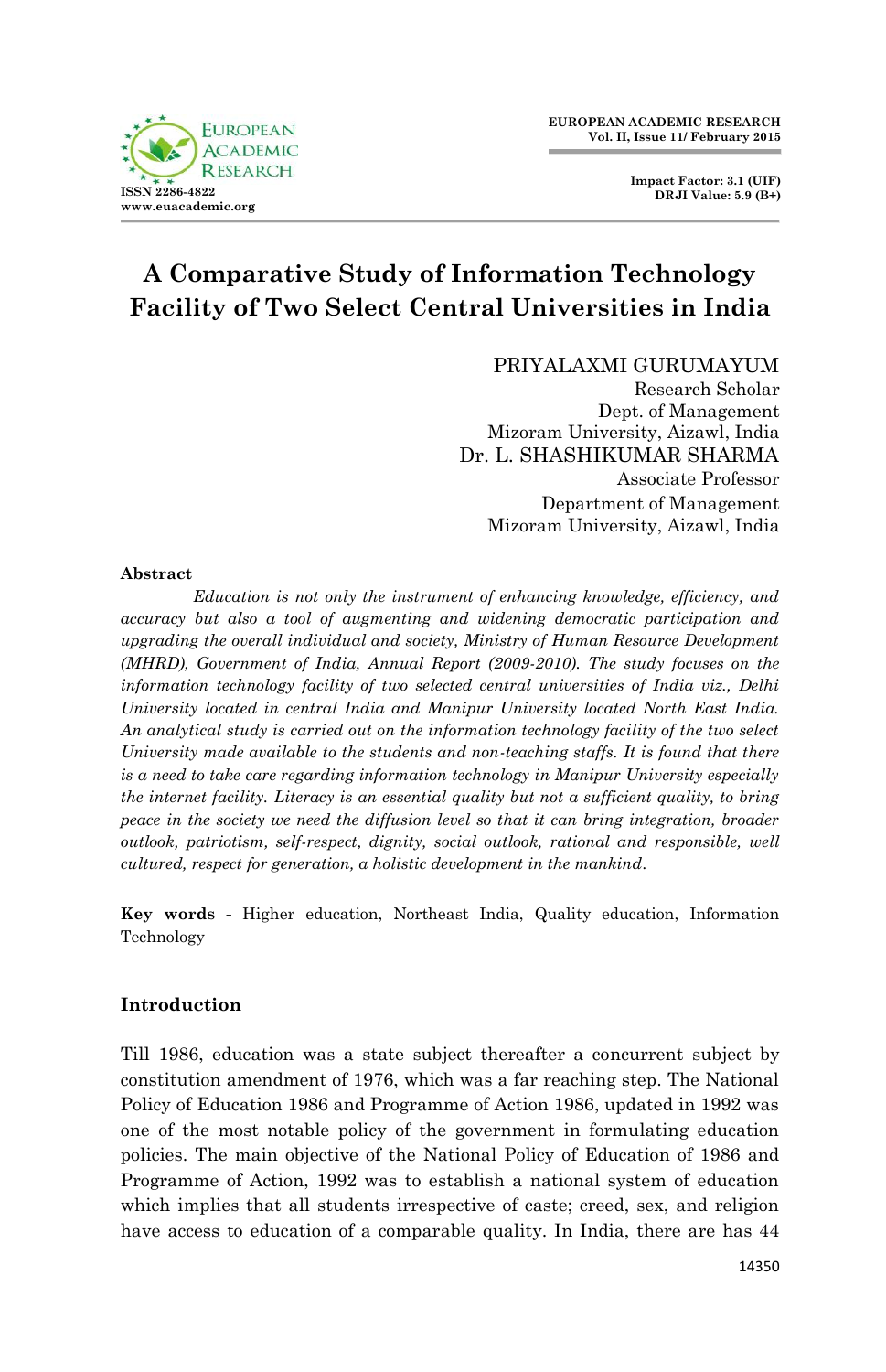central universities, 286 State Universities, 111 State Private Universities and 129 Deemed Universities. University Grants Commission (India) governs the India's higher education system and it is the third largest higher education system in the world after China and the United States (UGC report, 2011-2012).

Nowadays the primary focus for many commentators in universities is reshaping teaching, learning and administration and how new technologies are prompting the managerial and commercial reshaping of the global 'business' of higher education ( Robins and Webster 2002, Dutton and Loader 2001, Selwyn 2004). Educators, for generations, have created an environment where students become passive learners rather than participants in the learning process. However, Total Quality Management (TQM), as understood by Cornesky (1994), creates an environment where all students become activepartners in their education. TQM is a procedure wherein everyone in the class knows the objectives of the class and adopts a quality philosophy to continuously improve the work done to meet the objectives. There are huge benefits of using total quality management in the classrooms. Deming encourages looking at quality in a positive way. He says that the product or service does possess quality if it is of value to the customer. Quality, a nonfaulty system, should be directed at present and future needs of the customer too (Deming, 1982; Corrigan, 1995). Consistency is necessary in highreliability schools and so as to do so, they, as stressed by Renolds (2002), conduct open discussion and agreement of the actions to be taken; resources and technology are kept as high quality and up-to-date as possible; identify all their major networks and ensure that they are in harmony with one another to improve high standards of education and achievement consistently. In such schools, information is centrally held and there is clear leadership from the senior management; appointment and recruitment practices are done in such a way that most appropriate staff is appointed. Monitoring, evaluation, performance indicators, data bases and appraisal systems are used constantly and demonstrate a high fitness for purpose. Standards are made clear and operational.

# **Need of the study:**

Northeast with a pluralistic, multi-ethnic society, to remove the social imbalance, inequality in all forms, education has to play the vital role by enhancing qualitative as well as quantitative measures. There is a need to capture the vast demographic dividend and convert it into useful resource to build a peaceful and harmonizing society in the northeast. Manipur is one of the Border States in the northeastern part of the country having an international boundary of about 352 kms long stretch of land with Myanmar in the Southeast. It is bounded by Nagaland in the North, Assam in the west and Mizoram in the south. There are 9 districts in Manipur (valley -4, hills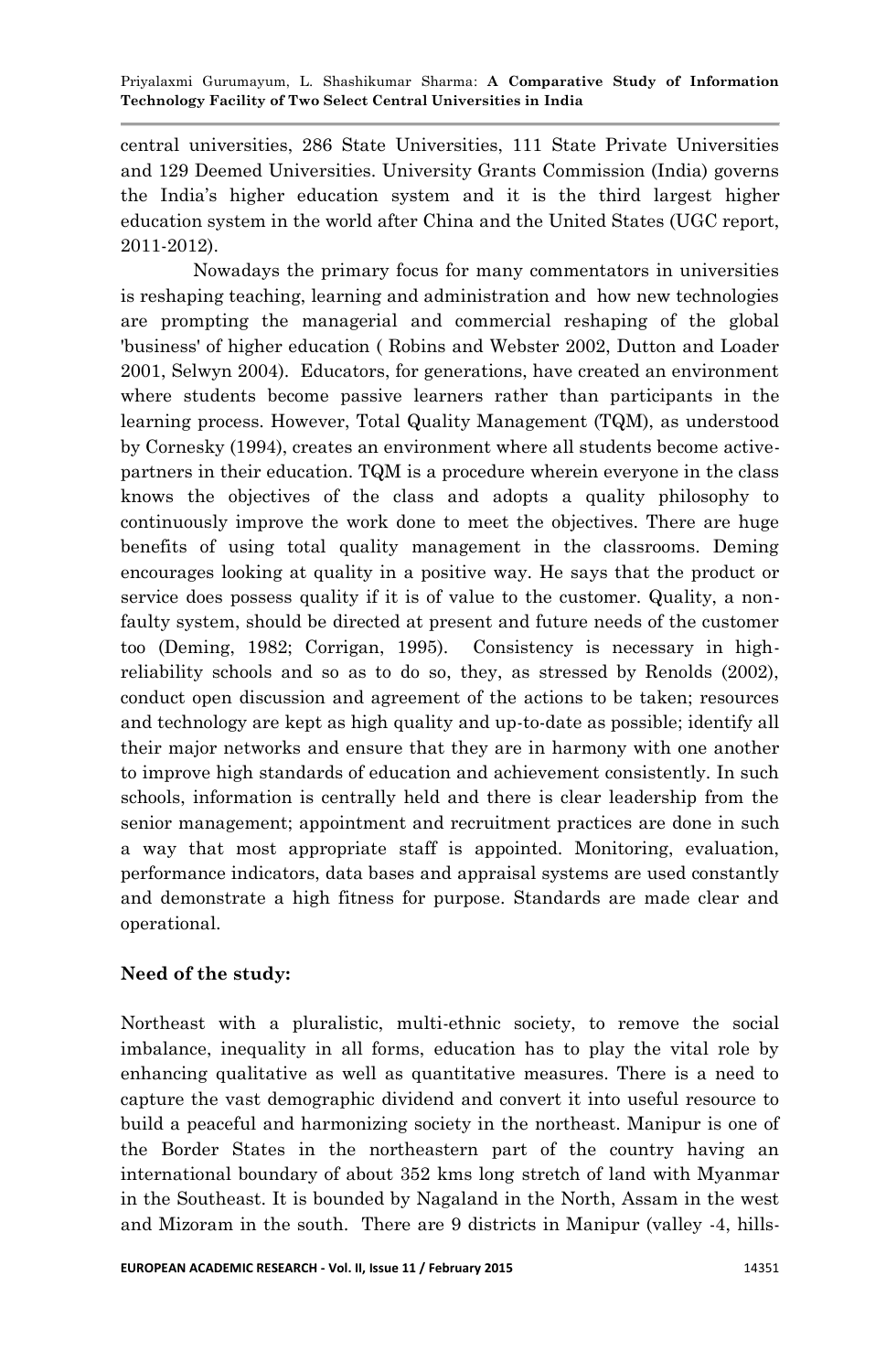5) with a population of 2721756 (census 2011). There are 33 schedule tribes and 7 schedule caste in the state. The state language is Manipuri with a literacy rate of 79.21 % (male literacy- 86.06%, female literacy- 71.73%). Due to lack in the systematic planning in Manipur, there is poor quality in the higher education even though the numbers of higher education institutions were rising in numbers (Kashung Zingram Kengoo, 2012).

Endless number of problem does occur with political unrest in the state. The main causes of civil strife can be summarized as : clash of interests among diverse ethnic groups, unemployment, social inequity, uneven development and unequal distribution of resources, widespread corruption, weak governance at the grass root level, no respect for law among citizens, legal pluralism, coexistence of customary law and constitutional laws leading to conflict between these laws. The problems can be solved if the youth are given an opportunity pursue quality education. The transformation of a student from being a passive receiver of content to a more active participant and partner in the learning process can be achieved by integrating technology into the teaching-learning process. It has also been found that there is also a transformation in the teacher's role from the traditional "sage on the stage" to a "guide on the side" when the teaching- learning transaction is integrated with technology (Alley, 1996, Repp, 1996, Roblyer, Edwards, & Havriluk, 1997).

# **Review of literature:**

According to Reich (1992), the role of the university in producing the required level of human capital for countries to succeed the globalised 'information economy' is expressed in terms of higher education's ability to provide the labour market with information-aware and information-adept graduates. The growth of the 'post-modern university', the longevity and survival of higher education can be achieved by giving emphasis on developing 'informationliterate' graduates (Webster & Smith 1997). Another study by Shaw (1994) reveals the importance of instructional technology in higher education where the use of internet and the increasing number in the access made a positive contribution to the teaching and learning process. IT is also used effectively to access information and delivery in libraries, research in development and as a communication medium in higher education. Daniel (1997), however have focused on the importance of IT which will be an important strategy to attract and increase the number of students in very diverse locations. Some studies reveal that the creativity level of an individual, learning and social self-image and locus of control all significantly correlate their computer-related attitudes (Offir *et al* 1993, Woodrow 1990, Katz 1994). Findings of Clegg, S., Hudson, A. and Steel, J. (2003) shows that, ICTs are both presented as cause and a consequent driver for change within Higher Education. In connection with classical neo-liberal economics which go with the idea that market cannot be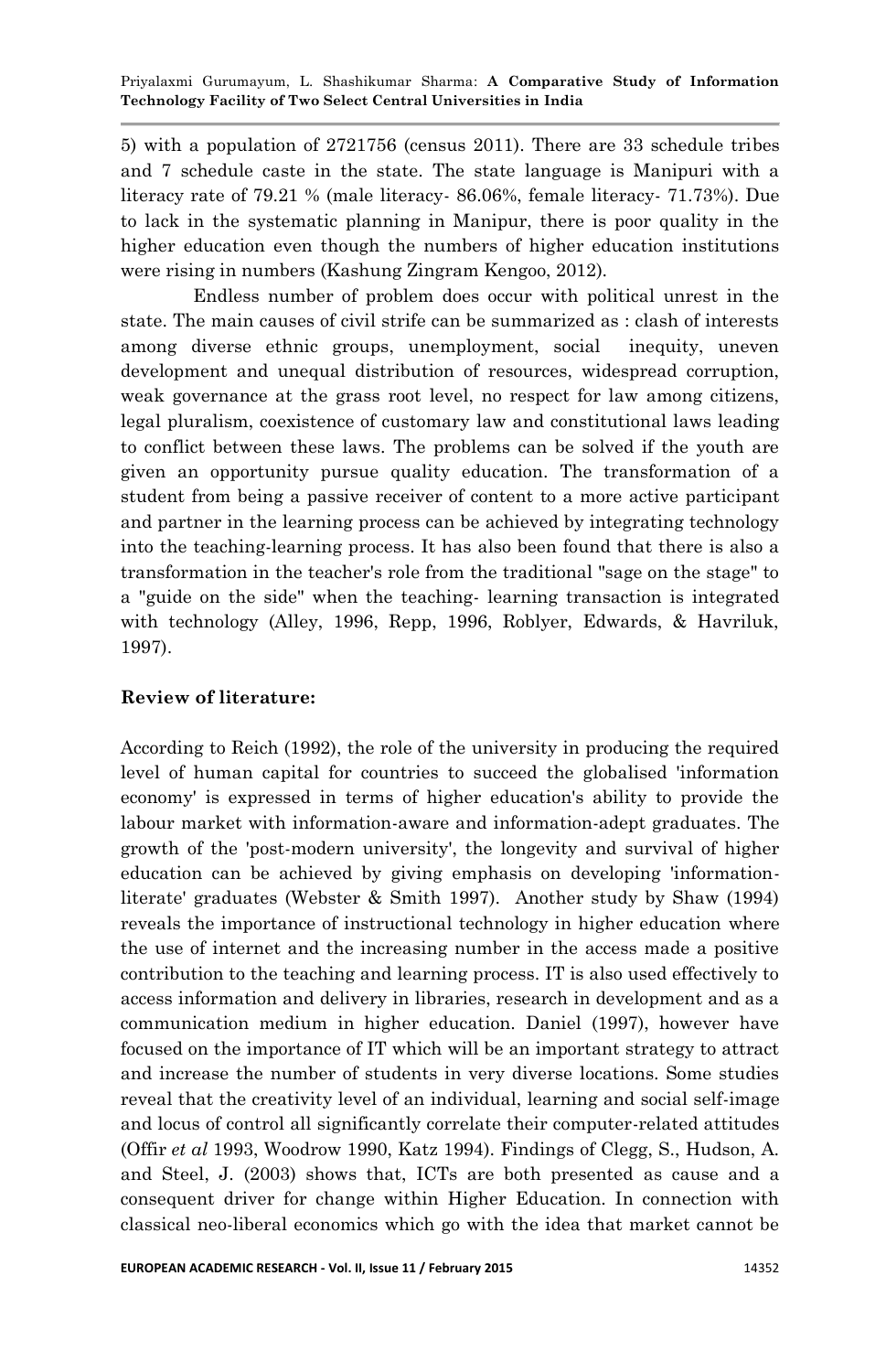challenged, Higher Education must change to meet the challenge. A change in the Higher Education can provide the skilled labour that gives the national economy a competitive edge in the global market. When the need for new forms of labour power arises ICTs are presented as co-terminus with the mechanisms of globalization.

## **Objectives:**

The study lays down the following objectives:

- (a) To study the response of students and non-teaching staff on the information technology facilities of two central universities
- (b) To give suggestions in the light of the above objective.

### **Methodology:**

An empirical study is conducted to study the information technology facilities available in two central universities where one is centrally located in Delhi and another remotely located in Manipur. The variables used are both quantitative and qualitative in nature which is based on both primary and secondary data. The secondary data has been collected from the annual reports of the universities, journals and related websites. The primary data is collected from the post-graduate students and non-teaching staffs of the selected universities through self-administered questionnaires in order to study the quality higher education made available to both the Central Universities. Sampling of the students and non-teaching staffs were carried out from each department of one school/faculty and non-teaching staffs from the administrative section were considered on the principle of random sampling method. In order to meet the fast challenging global world, an institution requires to be updated with latest technology. The faculty should provide the students with information about the latest technology and should encourage them to use it. The possibilities are endless, when it comes to how the internet, computers, and other forms of modern technology can benefit the classroom instruction. The students and non-teaching staffs of both the university were asked to give opinion on the infrastructure facilities through the self-administered questionnaire made differently for the above two selected groups. The opinions were marked on a five point Likert scale. The scale used was: Strongly Disagree (1), Disagree (2), Undecided (3), Agree (4), Strongly Agree (5)

### **Findings:**

The findings of the study in response to the students and non-teaching staff regarding the information technology facilities of their universities in presented in the following table 1 and table 2.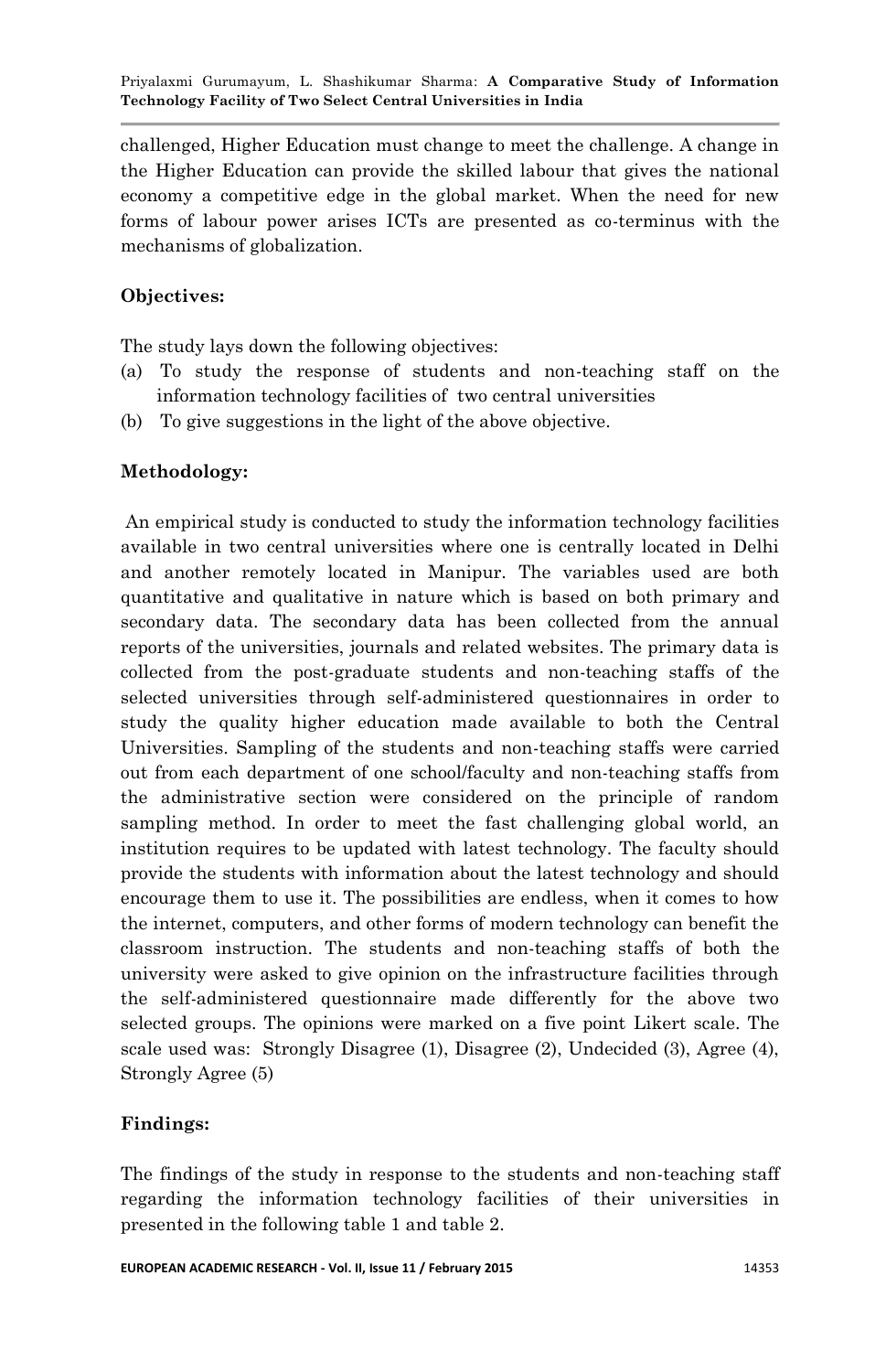| Variables         | University | N   | Mean | t-value  | Sig.  |
|-------------------|------------|-----|------|----------|-------|
| Use of computers  | Manipur    | 340 | 3.48 | $-4.577$ | 0.000 |
|                   | Delhi      | 247 | 3.89 |          |       |
| Computer facility | Manipur    | 339 | 2.70 | $-2.291$ | 0.023 |
|                   | Delhi      | 245 | 2.97 |          |       |
| Internet facility | Manipur    | 339 | 2.75 | $-9.545$ | 0.000 |
|                   | Delhi      | 247 | 3.71 |          |       |

**Table No. 1: Students response on Information Technology facility of Manipur University and Delhi University**

Source: Primary data

From table no.1, according to the students, it is found that there is a statistically significant difference in the satisfaction of information technology in all the three variables ( $p<0.05$ ). The mean score of usage of computers in Delhi University is 3.89, while that of Manipur University is 3.48 with a tvalue of -4.577. The score of departmental computer facilities available in Delhi University is 2.97, while that of Manipur University is 2.70 with a tvalue of -2.291. Lastly the score of internet facilities available in Delhi University is 3.71, while that of Manipur University is 2.75 with a t-value of - 9.545.

**Table No. 2: Non-teaching staff's response on Information Technology facility of Manipur University and Delhi University**

| Variables          | University |    | Mean | t-value  | Sig.  |
|--------------------|------------|----|------|----------|-------|
| Computer knowledge | Manipur    | 60 | 3.70 | $-0.973$ | 0.335 |
|                    | Delhi      | 60 | 3.80 |          |       |
| Use of computer    | Manipur    | 60 | 3.70 | $-0.869$ | 0.389 |
|                    | Delhi      | 60 | 3.78 |          |       |
| Computer facility  | Manipur    | 60 | 3.33 | $-2.871$ | 0.006 |
|                    | Delhi      | 60 | 3.75 |          |       |

Source: Primary data

From table no.2, according to the non-teaching staffs, it is found that there is a statistically significant difference in the satisfaction of computer facility available in the departments of the two university  $(p<0.05)$ . The score of computer facility in Delhi University is 3.75, while that of Manipur University is 3.33 with a t-value of -2.871. The score of computer knowledge of the nonteaching staffs in Delhi University is 3.80, while that of Manipur University is 3.70 with a t-value of -0.973. Lastly the score of usage of computers available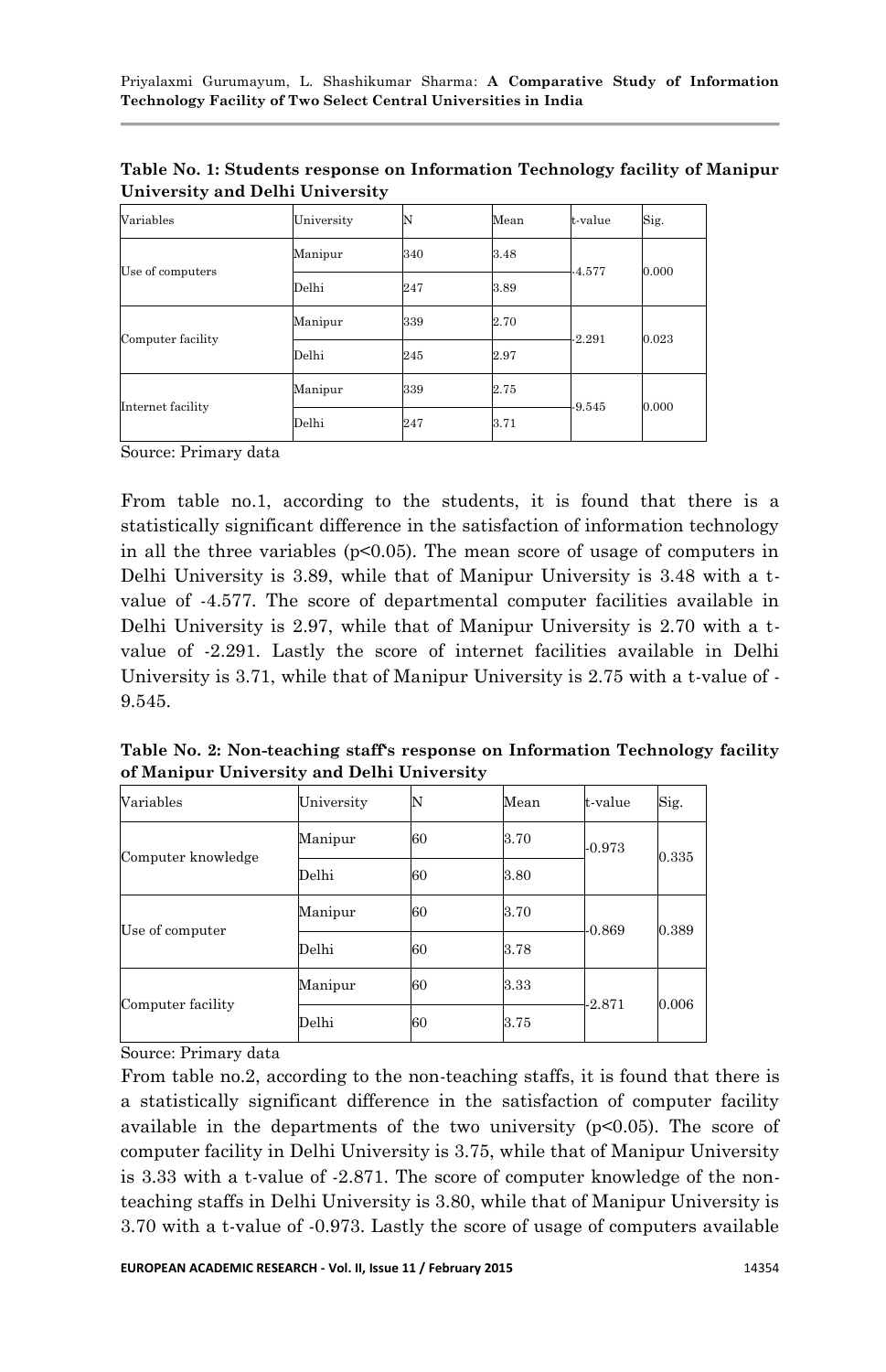at Delhi University is 3.78, while that of Manipur University is 3.70, with a tvalue of -0.869.

### **Discussion of findings:**

On the perceptual experience of the students and non-teaching members of the two select central universities, it is found that Delhi University has the favorable perception in information technology facility than that of Manipur University.

On analyzing the response of the students and non-teaching staffs of Delhi University and Manipur University, it is found that it is found that Delhi University has the favorable response in information technology facility than that of Manipur University. According to the study in regard to the perception of students in the information technology facility, it is found that there is a significant difference in all the three variables. With a t-value of - 9.545, the students of Delhi University are more satisfied with the internet facilities made available to them as compared to the students of Manipur University. In the other two facilities also the students of Delhi University gave a more satisfactory response. The reason may be due the underlying fact that Delhi University is located centrally in a more advantageous area and Manipur University is located in the extreme corner in the north eastern region of India. While studying the perceptions of the non-teaching staffs regarding information technology facility, it is found that there is a significant difference in the computer facilities available, which shows that the staffs of Delhi University are more satisfied with this facility made available to them. Studying the response of the non-teaching members towards computer knowledge and usage of computers of the universities, it is found that the mean scores of the mentioned variables are almost the same, but the satisfactory level is marginally in favour of Delhi University. Apart from the reason that Delhi University is located in an advantageous location, it is set up quite earlier than Manipur University, so the facility automatically favours Delhi University.

# **Conclusion**

The study examines the perception of information technology facilities in two central universities, one located primarily in central India and another located in the far north-east part of India. The study finds that great care should be taken regarding information technology in Manipur University especially the internet facility. Apart from the physical infrastructure facilities, such as buildings, lighting, transport etc., information technology should be considered with utmost importance. Yet Manipur University is a newly established Central University as compared to Delhi University, some of the facility in information technology are as par with Delhi University. In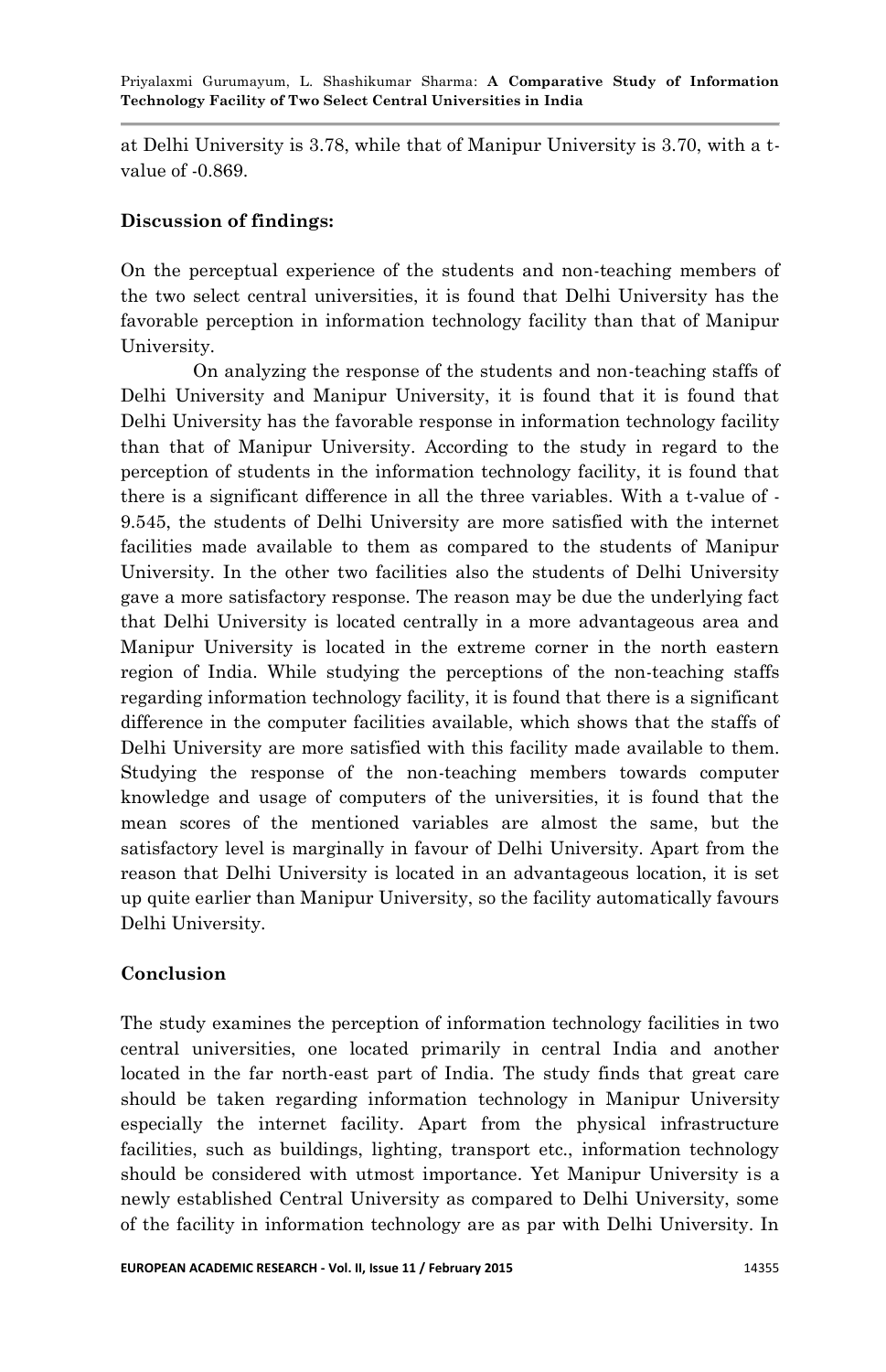this world of globalisation and advanced technology, the world is in our hands with the help of computers. A nation progresses with the advancement of its technology, so the government should make sure that in all the corners of our country the youths are given equal facilities regarding the information technology.

#### **REFERENCE:**

- Alley, L.R. "Technology precipitates reflective teaching: an instructional epiphany." Change 28, no. 2 (1996):49-54
- Clegg, S., Hudson, A. and Steel, J. "The emperor's new clothes: globalisation and e-learning in higher education." *British Journal of Sociology of Education* 24, no.1 (2003):39-53
- Cornesky, Robert. Quality Classroom Practices for Professors. Port Orange, FL: Cornesky & Associates, 1994.
- Daniel, J. S. "Why universities need technology strategies." *Change* 29, no. 4 (1997): 11-17
- Deming, W. Out of the crisis. Cambridge, MA: Massachusetts Institute of Technology Center for Advanced Engineering Study, 1982.
- Dutton, W. and Loader, D. New Media in Higher Education and Learning. London: Routledge ,2001
- KashungZingramKengoo. "Higher Education among the TangkhulNagas, Problems and Challenges: A study in Ukhrul District of Manipur." PhD,Tata Institute of Social Sciences Mumbai, 2012.
- National Knowledge Commission, Report to the Nation 2006-2009, GOI.
- Oliver, P., Marwell, G., and Teixeira, R. "A theory of critical mass: interdependence, group heterogeneity, and the production of collective action." *American Journal of Sociology* (1985)
- Reich, R. The Work of Nations: Preparing Ourselves for 21st Century Capitalism. New York: Vintage, 1992
- Reynolds, D. "Teachers beliefs and behaviours: What really matters*?" Journal of Classroom Interaction* (2002).
- Repp, P. C. "Technology precipitates reflective teaching: The evolution of a red square." *Change* 28,no. 2 (1996):56-57.
- Roblyer, M. D., Edwards, J., and Havriluk, M. A. Integrating educational technology into teaching. New Jersey: Prentice-Hall, 1997.
- Robins, K. and Webster, F. *The Virtual University? Knowledge, Markets and Management*'. Oxford: Oxford University Press, 2002.
- UGC Annual Report 2011-2012, University Grants Commission UGC (2012), New Delhi.